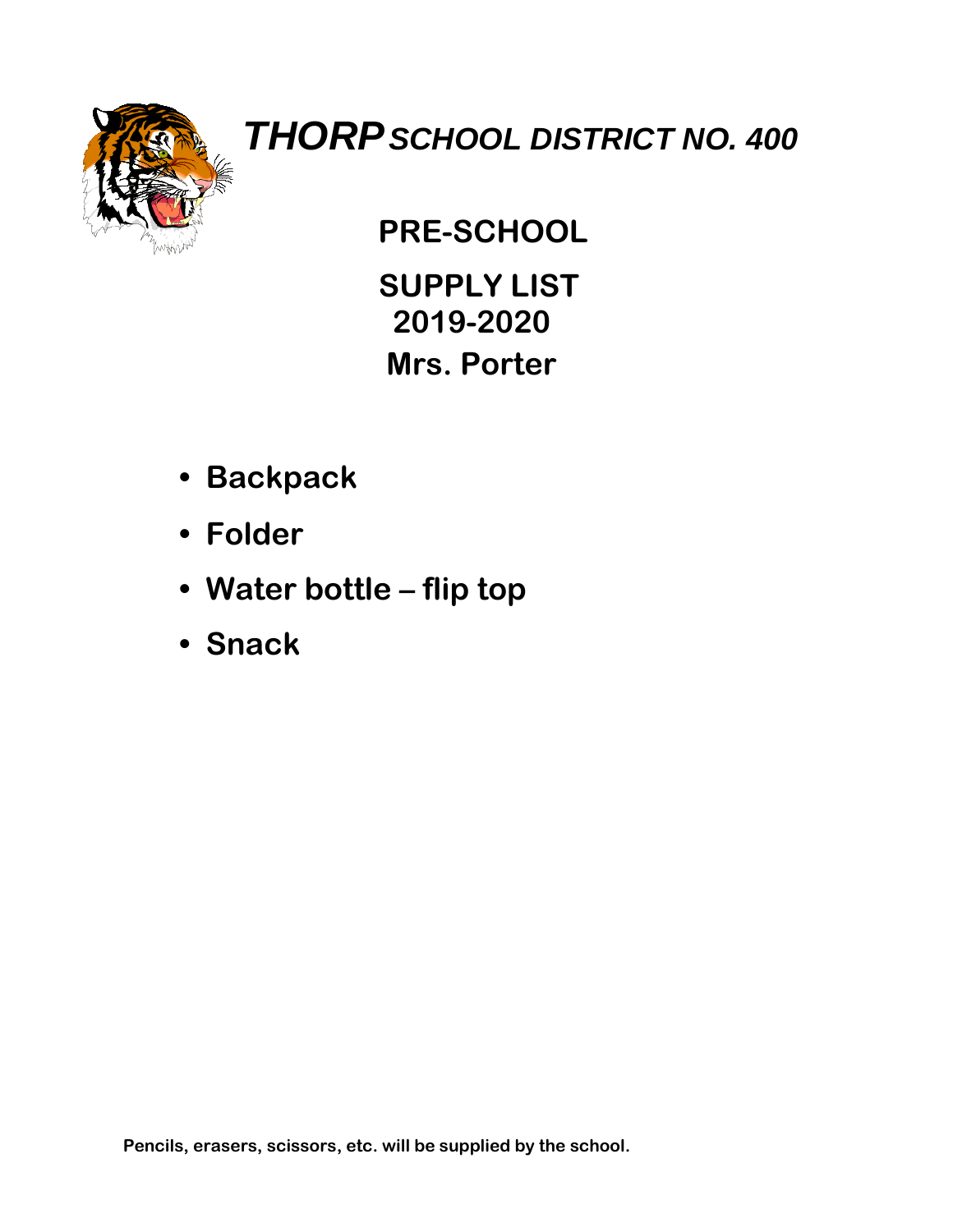

## **KINDERGARTEN SUPPLY LIST 2019-2020 Ms. Green**

- **Water bottle with pop top.**
- **1 backpack large enough for folders, books, lunch**
- **2 folders with bottom pockets – no tabs needed.**
- **PE shoes to be kept at school – old shoes that fit are fine.**
- **2 boxes of crackers for your student for snack.**
- **1 package of coffee filters**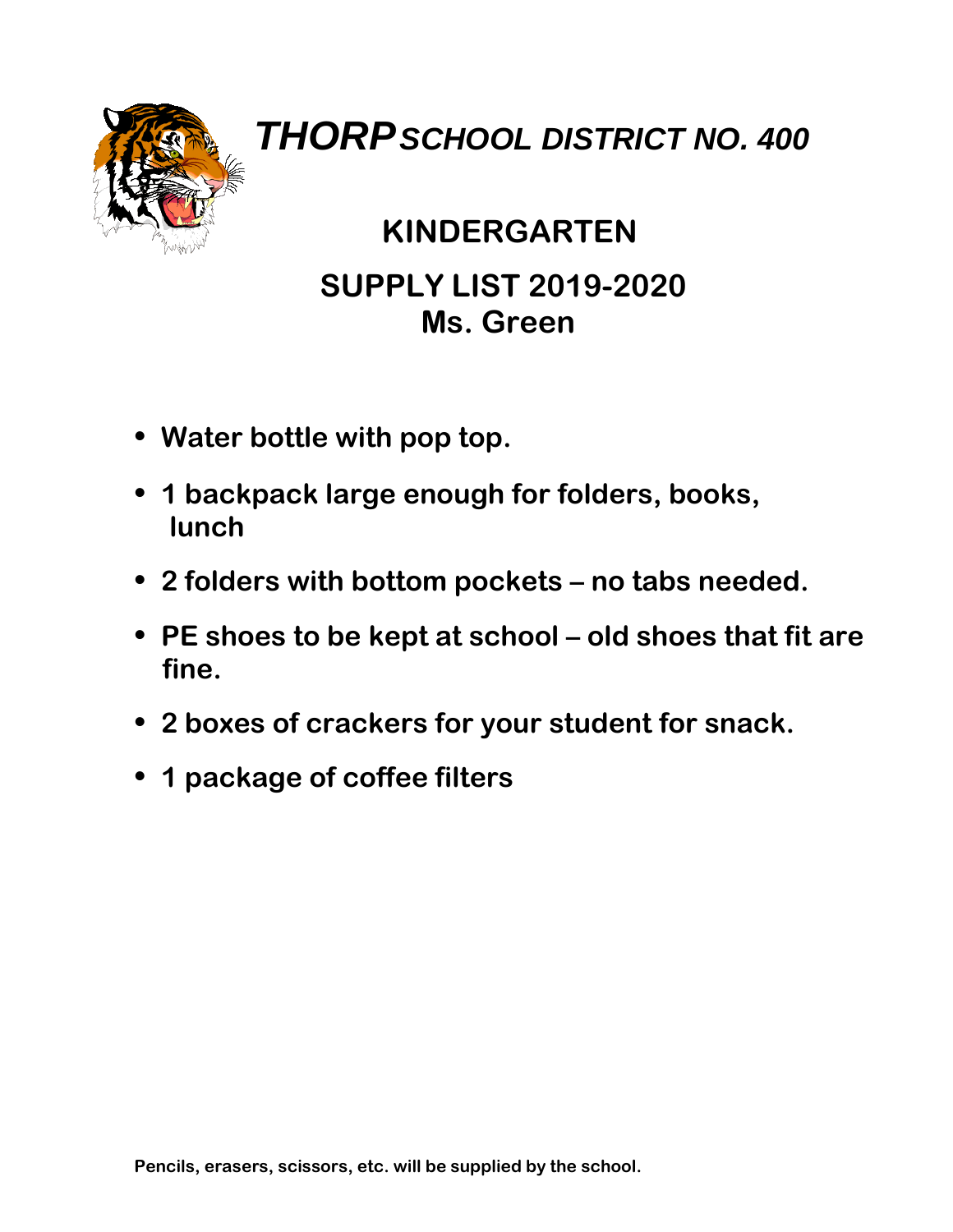

### **FIRST GRADE SUPPLY LIST 2019-2020 Mrs. Scribner**

**Below is the class supply list. Students will use a group storage holder on their desks to hold supplies. All extra supplies will be put in a community storage tub for students to restock as needed.**

#### **Write student's name on backpack, folders, notebooks, snack, water bottle, and PE shoes only. Leave everything else unmarked.**

**Bring on the first day of school or Back to School Bash.**

- **1 backpack large enough for folders, books, lunch**
- **1 set of 5 tab dividers**
- **2 folders with bottom pockets – no tabs needed. (Please no zip binders, they are too large for cubbies)**
- **1 wide lined, hard cover composition notebook (please no soft or spiral bound)**
- **1 pack of washable Crayola markers**
- **2 large pink erasers**
- **1 large box of Kleenex**
- **1 Water bottle with pop top lid (no screw top please)**
- **PE shoes to be kept at school – old shoes that fit and are clean are fine.**
- **Snack: Please put snack in Ziploc bag with student name. (Large boxes are too big to fit in cubbies.) We will write a note when your student's snack supply needs replenished.**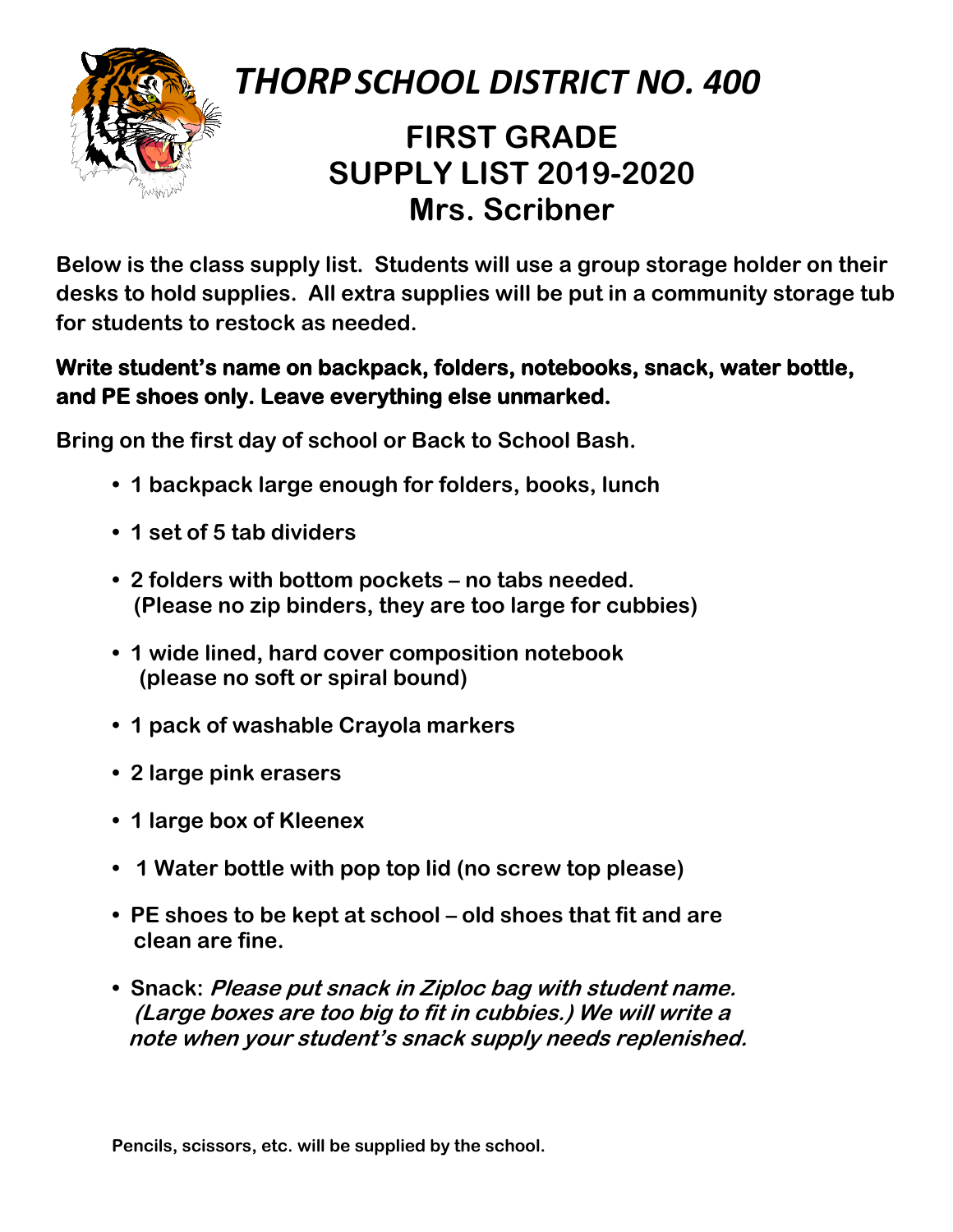

### **SECOND GRADE SUPPLY LIST 2019-2020 Mrs. Stueckle**

**Bring on the first day of school or Back to School Bash.**

- **2 inch 3-ring binder**
- **5 subject dividers with labels**
- **1 pocket folder with 3 fasteners**
- **Backpack**
- **Lunchbox**
- **Water bottle**
- **Clean PE shoes**
- **Optional: Pencil box**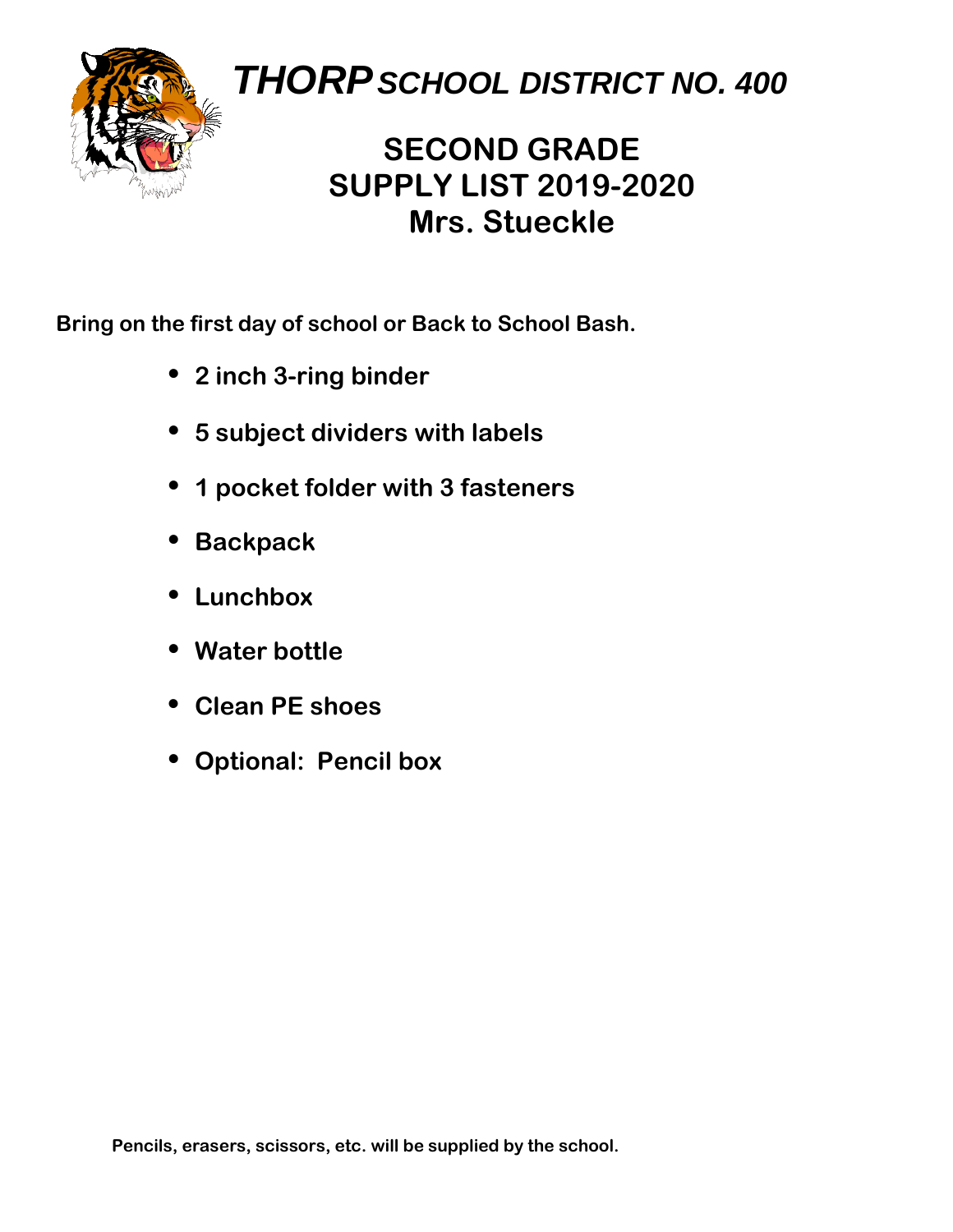

### **GRADES 1-2 MULTI-AGE**

#### **SUPPLY LIST 2019-2020 Ms. Siekawitch**

- **1 two inch 3 ring binder**
- **1 pack of dividers (8 pack) with labels**
- **1 wide-ruled hard cover composition notebook**
- **1 spiral notebook**
- **2 2-pocket folders (preferred plastic)**
- **Backpack large enough for folders, binder and lunch**
- **Snack (please send with student's name on it)**
- **Water Bottle with pop top**
- **P.E. Shoes - old shoes that fit and are clean will be fine**
- **2 large boxes of Kleenex**

**Optional:**

- **Crayons**
- **Markers**
- **Colored Pencils**
- **Clorox Wipes**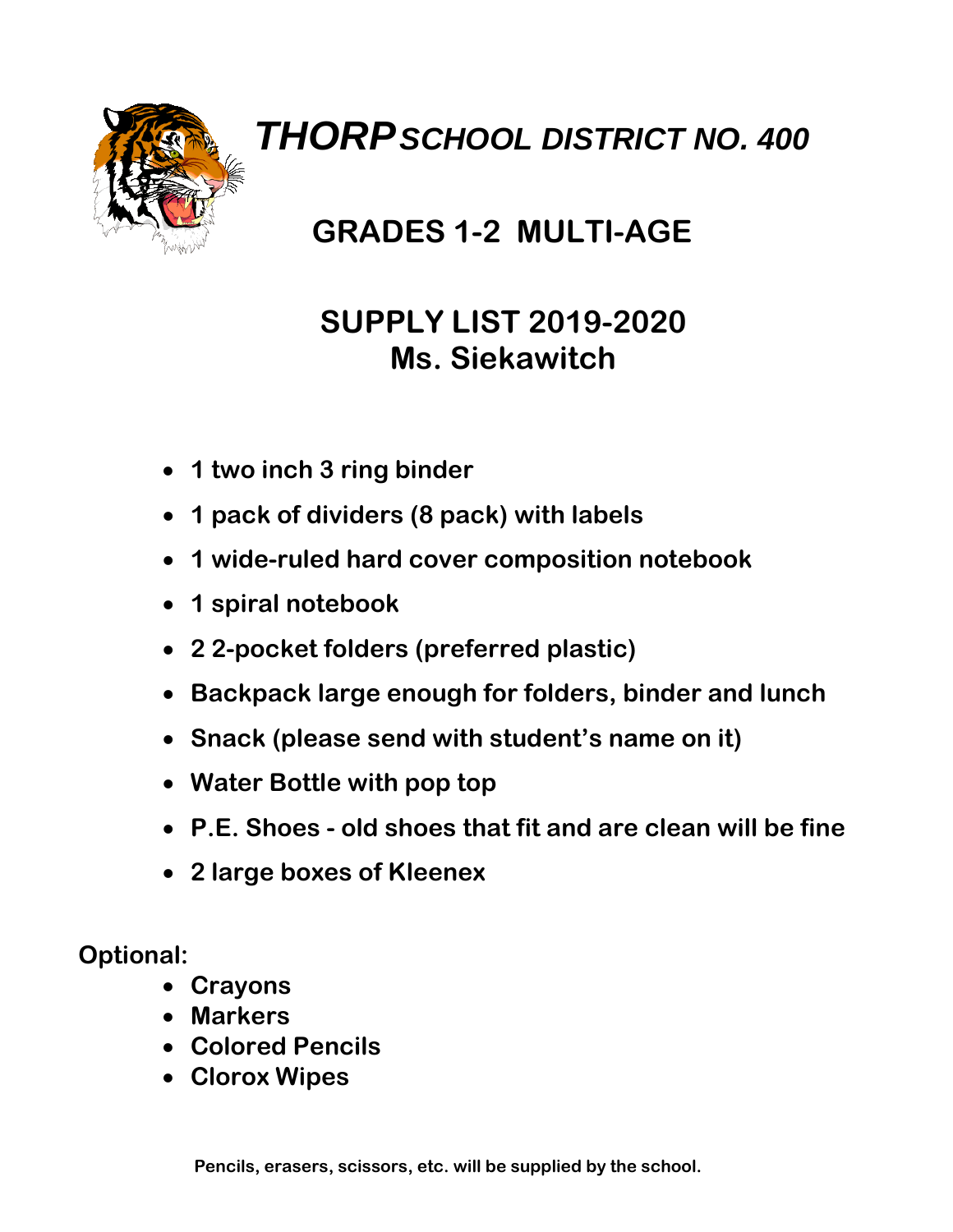

### **THIRD GRADE SUPPLY LIST 2019-2020 Mrs. Brown**

- **1 inch 3-ring binder**
- **5 subject dividers**
- **Pencil box**
- **Pop top water bottle**
- **Snacks/crackers to keep at school for mid-morning snack time**
- **PE shoes**
- **Backpack**
- **Earbuds**
- **Optional: Markers**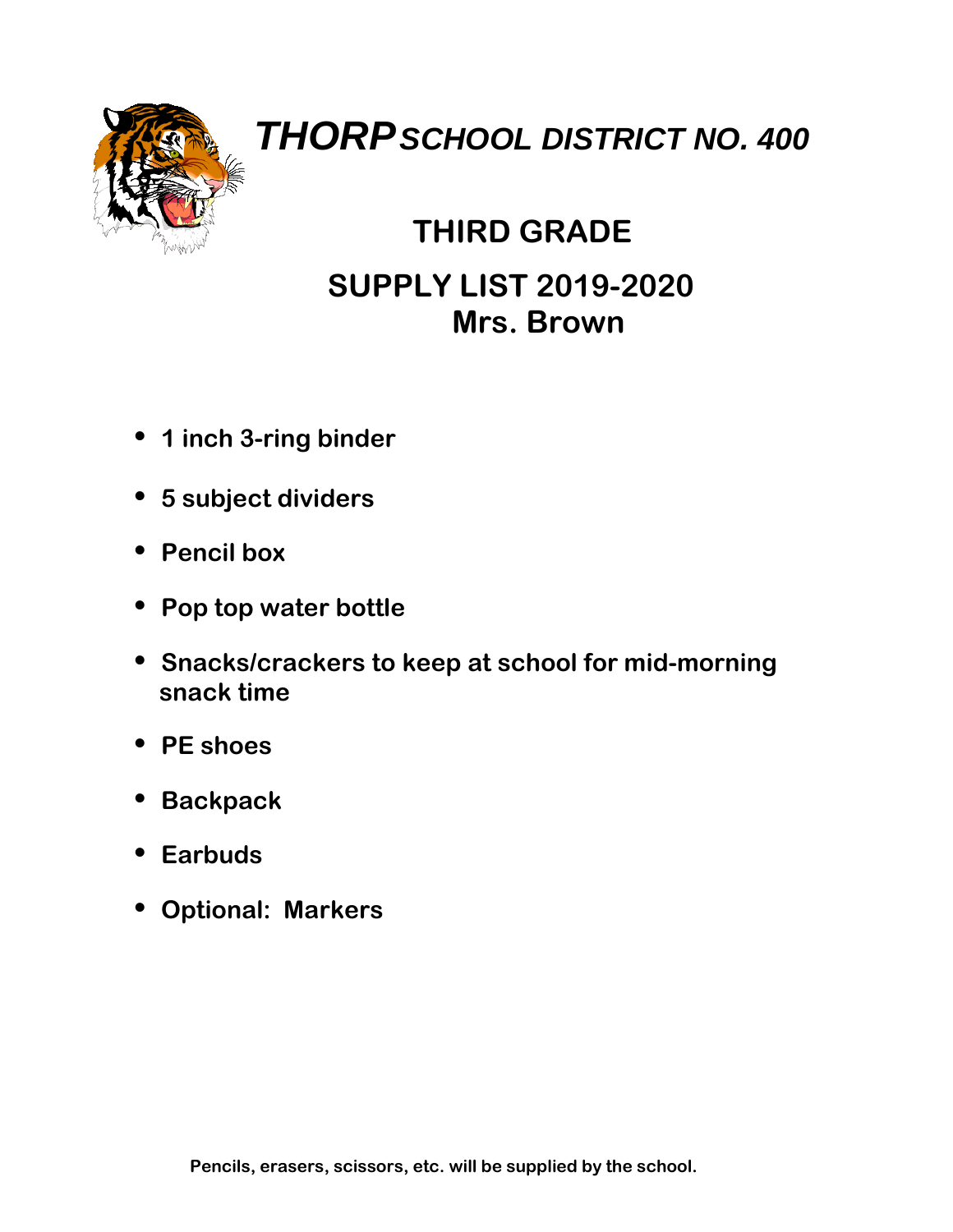

### **FOURTH GRADE SUPPLY LIST 2019-2020 Mrs. Willette**

- **2 inch 3-ring binder**
- **5 subject dividers**
- **Colored pencils**
- **Highlighters – three colors preferred**
- **Pop top water bottle**
- **PE Shoes**
- **Backpack**
- **Earbuds for iPads**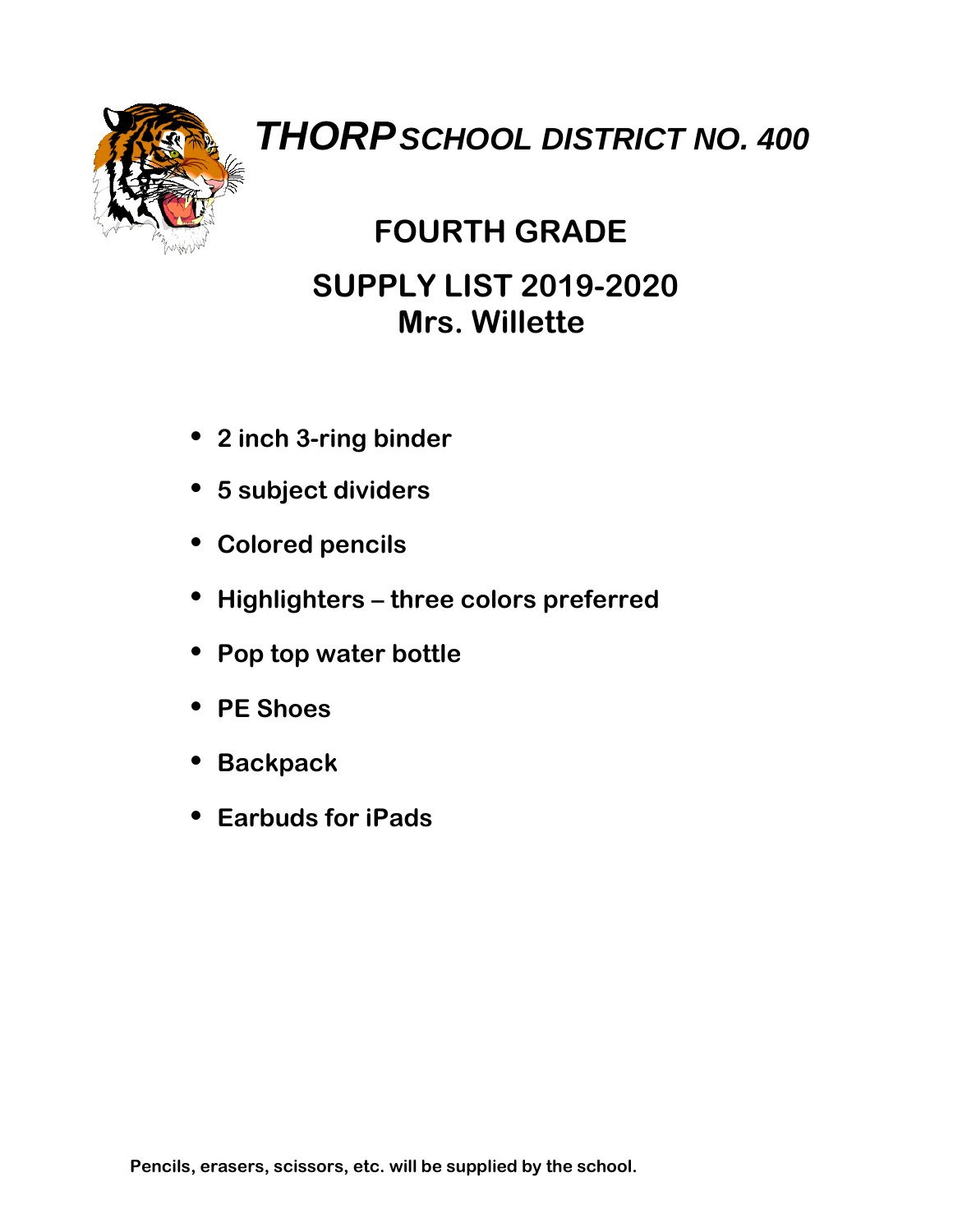

## **FIFTH GRADE SUPPLY LIST 2019-2020 Mrs. Miller**

- **1 inch binder with dividers**
- **Pencil box / pouch**
- **PE shoes**
- **Earbuds for iPads**
- **2 boxes of Kleenex**

#### **Optional:**

- **Markers Water bottle**
- **Snacks Clorox Wipes**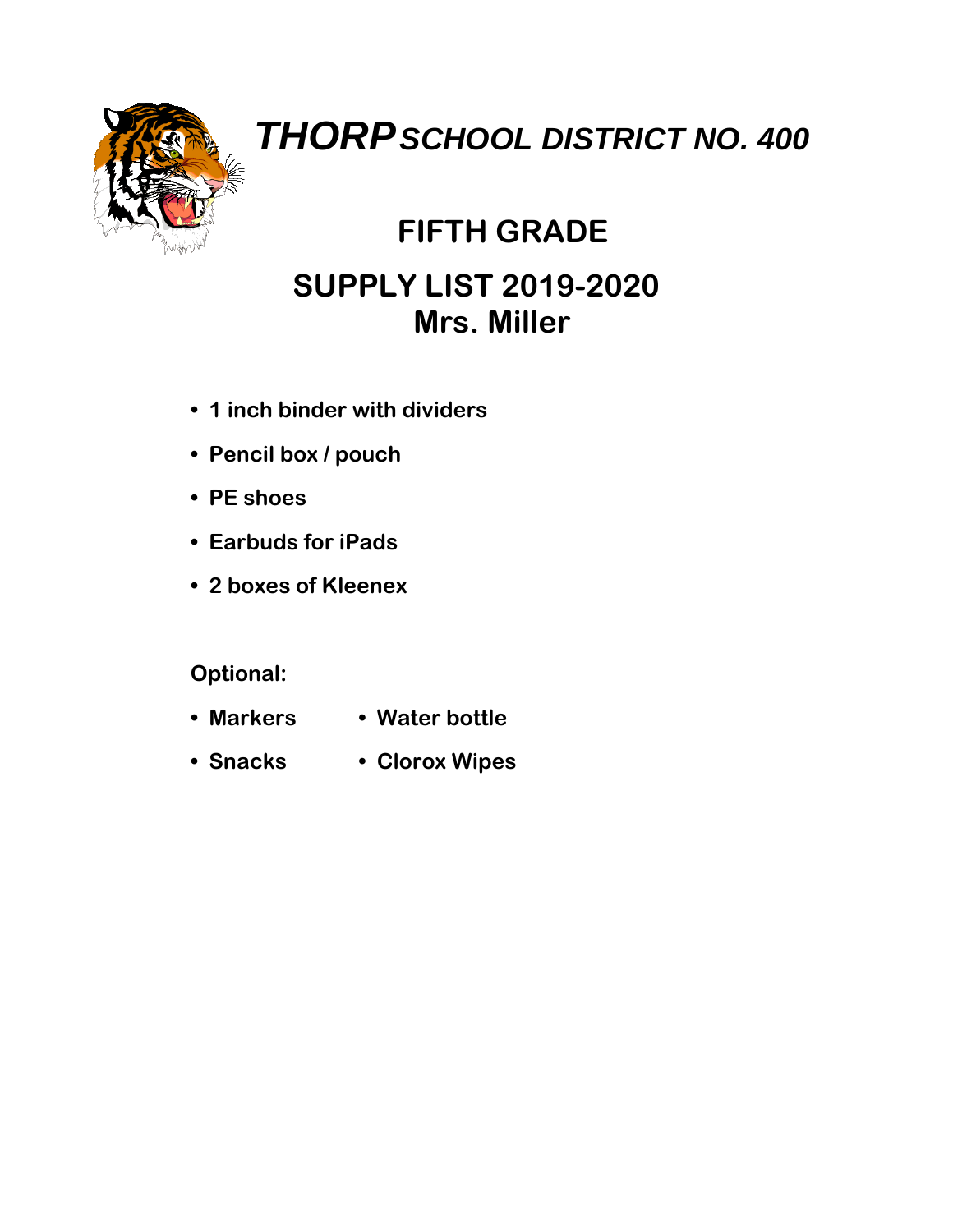

#### **3-5 GRADE MULTI-AGE SUPPLY LIST 2019-2020 Ms. Parker**

- **Head phones/earbuds**
- **2 Composition Books**
- **1 Spiral Notebook**
- **2 Pocket Folders**
- **Pencils**
- **Pencil Pouch**
- **2 Highlighters (different colors)**
- **Sticky Notes**
- **PE shoes**

**Optional, but great to have for the community stash:**

- **Markers Ruler**
- **Crayons Colored Pencils**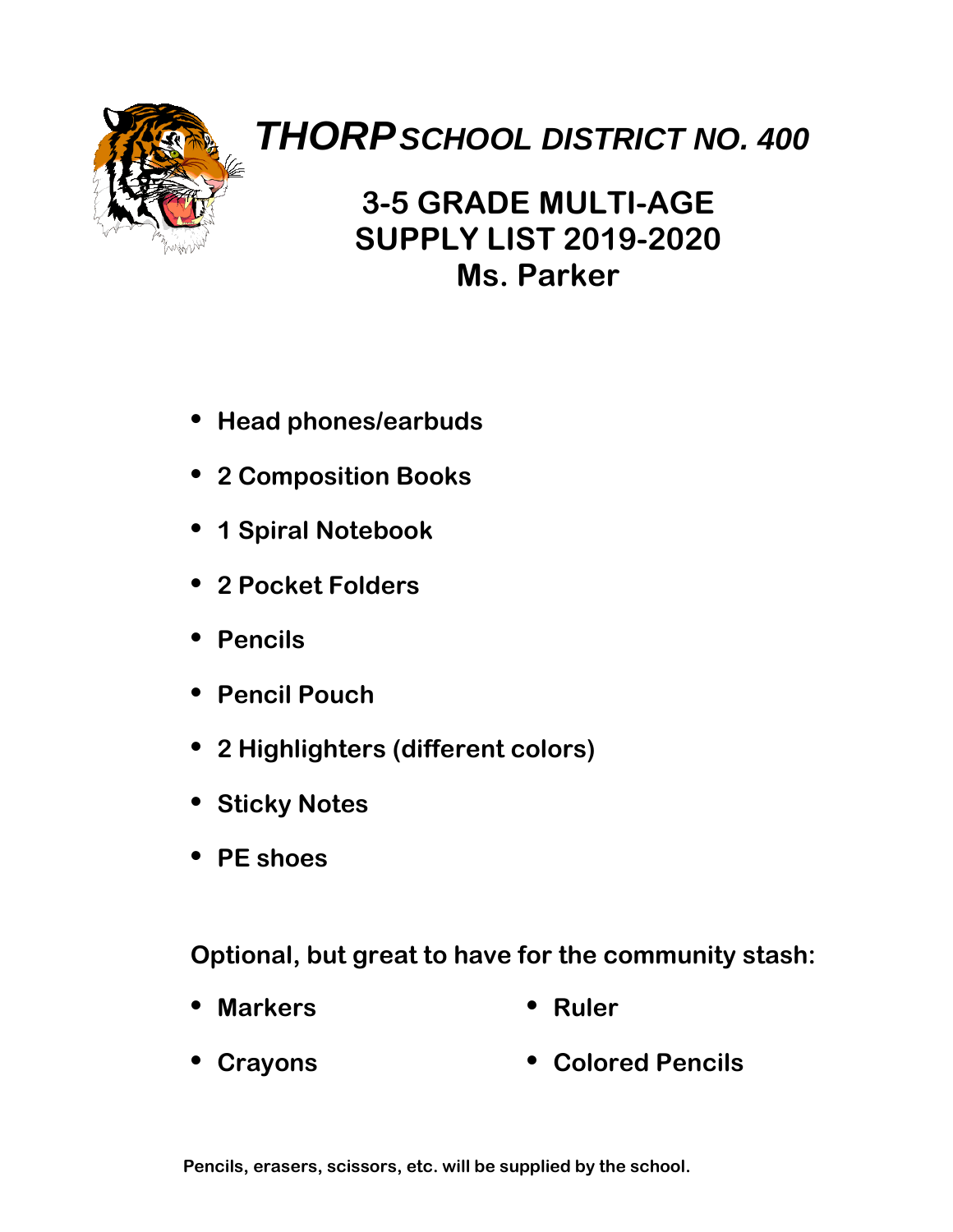

### **SIXTH GRADE SUPPLY LIST 2019-2020 Mrs. Tasker**

- **Pencils**
- **12-24 count package of colored pencils**
- **2 inch binder with dividers**
- **Highlighters – yellow, blue, pink**
- **Pencil box / pouch**
- **PE shoes**
- **Folders – 3 different colors**